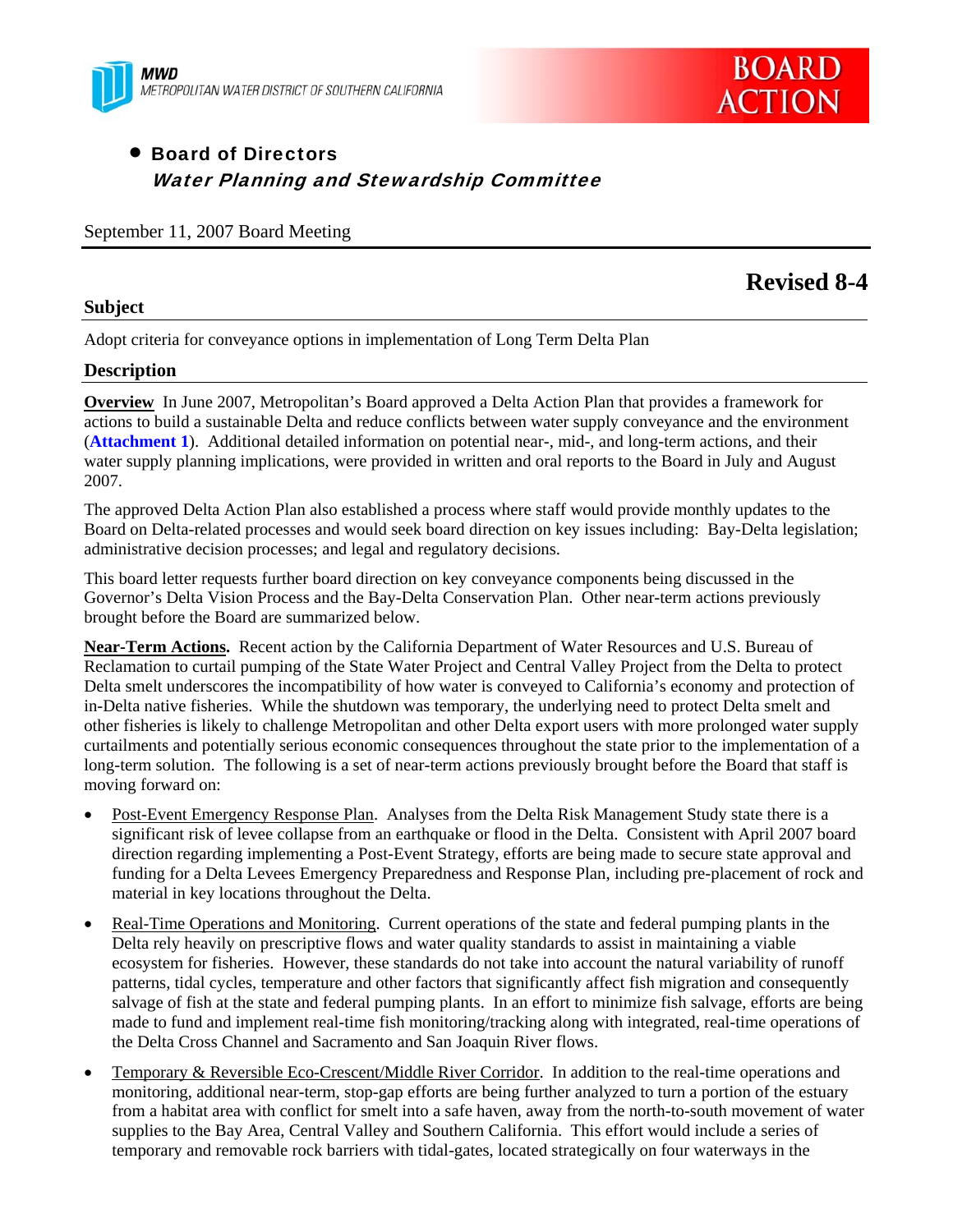southern Delta, to create a physical separation between the flows for water supply and the nearby rearing habitat for smelt. These temporary structures would only be in place and operated from February through June when Delta smelt enter the Delta to spawn and rear. This project would include funding for real-time monitoring and operation of these gates, and assessments would be made to ascertain whether a more permanent structure should be constructed later as part of a more comprehensive Delta Vision.

**Long-Term Delta Vision Alternatives.** In addition to the ongoing effort to resolve near-term issues, two efforts are in progress to develop long-term solutions to resource management conflicts within the Sacramento-San Joaquin Bay Delta system: the Bay-Delta Conservation Plan (BDCP) and the Governor's Delta Vision process. The BDCP is a voluntary effort initiated by water user representatives and state/federal fishery regulatory agencies to develop a conservation plan that will serve as the basis for long-term federal and state endangered species act operational permits for the SWP and CVP. The Governor's Delta Vision process is an effort to develop a specific long-term alternative for addressing Delta resource conflicts and a strategic plan for implementation.

As initially reported to the Board at its workshop in July 2007, four alternatives are under discussion by the Governor's Delta Vision Stakeholder Coordination Group, which advises the Blue Ribbon Task Force. These alternatives include:

- 1. Existing Delta (with fortified levees)
- 2. Eco-Crescent/Middle River Corridor Conveyance
- 3. Dual-Intake Facility (Eco-Crescent + Isolated Conveyance Facility)
- 4. Fully Isolated Facility

On August 4, 2007, the Delta Vision Stakeholder Coordination Group submitted a report to the Blue Ribbon Committee that narrowed the list of recommended alternatives for further analysis to the Eco-Crescent/Middle River Corridor Conveyance and the Dual-Intake Facility. In addition to these alternatives, the Governor's Blue Ribbon Task Force has received a number of other alternatives from various groups and individuals. The Task Force has begun narrowing down the alternatives and intends to select a Delta Vision to move forward in its Phase I Report to the Governor's cabinet-level Delta Vision Committee. The Phase I Report is due on January 1, 2008,<sup>1</sup> and will include a vision for sustainable management of the Delta's multiple uses, resources and ecosystem.

Phase II of the Governor's Delta Vision effort includes development of a Strategic Plan to drive implementation of a Vision, addressing related governance, funding and system management issues relative to that Vision.

**Proposed Direction on Delta Vision Alternatives.** In August, the four alternatives listed above were reviewed with the Board. Each alternative was evaluated with feasibility-level modeling of water supply and water quality impacts, and quantitative information regarding environmental enhancement and costs. The alternatives were also compared to the Metropolitan Board principles (April 2006) relating to development of a long-term Delta Vision.

Although Metropolitan staff is continuing to participate in the collaborative BDCP and Delta Vision efforts to further analyze the pros and cons of these alternatives, after a review of existing analyses and board policies, staff proposes the Board adopt the following criteria to further clarify Metropolitan's position on the water supply conveyance element of the long-term solution:

- 1. Provide water supply reliability. Conveyance options need to provide water supply reliability consistent with DWR's most recent State Water Project Reliability Report (2005).
- 2. Improve Export Water Quality. Conveyance options should reduce bromide and dissolved organic carbon concentrations. Existing in-Delta intakes cause direct conflict between the need to reduce organic carbon to meet stricter urban drinking water standards, and the need to increase carbon to promote a healthy food web for fish.

 $\overline{a}$ 1 The Delta Vision Committee is comprised of the Secretary of Resources as Chair, and the Secretaries of Business, Transportation & Housing, Food & Agriculture, and Cal-EPA; and the President of the California Public Utilities Commission.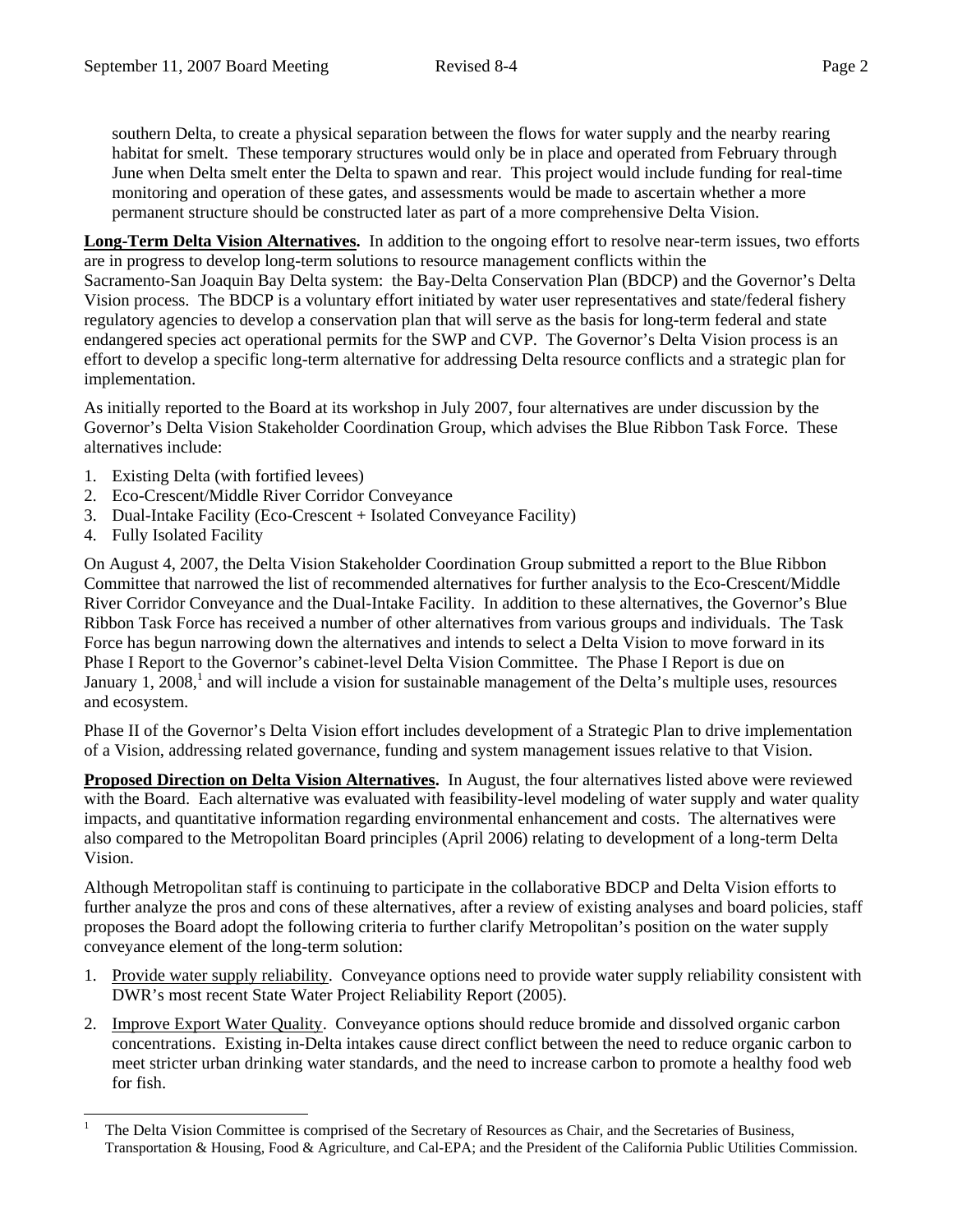- 
- 3. Allow Flexible Pumping Operations in a Dynamic Fishery Environment. Water supply conveyance options should allow the greatest flexibility in meeting water demands by taking water where and when it is least harmful to migrating salmon and in-Delta fish species. All options should reduce the inherent conflict between fisheries and water conveyance.
- 4. Enhance Delta Ecosystem. Conveyance options should provide the ability to restore fishery habitat throughout the entire Delta and minimize disruption to tidal food web processes, and provide for fluctuating salinity levels.
- 5. Reduce Seismic Risks. Conveyance options should provide significant reductions in risks to export water supplies from seismic-induced levee failure and flooding.
- 6. Reduce Climate Change Risks. Conveyance options should reduce long-term risks from salinity intrusion associated with rising sea levels. Intake locations should be able to withstand an estimated 1- to 3-foot sea-level rise in the next 100 years.

**Future Recommendations.** As outlined in Metropolitan's Delta Action Plan, staff will seek board direction on other key issues including funding for environmental restoration, governance and financing issues, levee improvements, potential infrastructure or floodway corridors, sizing and location of an isolated facility component, potential legislation, and other key components of the Governor's overall Delta Vision.

## **Policy**

By Minute Item 45753, dated May 11, 2004, and Minute Item 46637, dated April 11, 2006, the Board adopted a set of Delta policy principles to ensure a solid foundation for development of future Metropolitan positions and to provide guidance to Metropolitan staff.

By Minute Item 47135, dated May 25, 2007, the Board supported, in principle, the proposed Delta Action Plan, as set forth in the letter signed by the General Manager.

# **California Environmental Quality Act (CEQA)**

CEQA determination for Option #1:

The proposed action is not defined as a project under CEQA because the proposed action involves continuing administrative activities such as general policy and procedure making (Section 15378(b)(2) of the State CEQA Guidelines). In addition, where it can be seen with certainty that there is no possibility that the proposed action in question may have a significant effect on the environment, the proposed action is not subject to CEQA (Section 15061(b)(3) of the State CEQA Guidelines). For future, and not yet known, proposed projects, the appropriate lead agencies will be responsible for complying with all applicable federal and state environmental laws and regulations.

The CEQA determination is: Determine that the proposed action is not subject to the provisions of CEQA pursuant to Sections 15378(b)(2) and 15061(b)(3) of the State CEQA Guidelines.

CEQA detrmination for Option #2:

None required

## **Board Options**

### **Option #1**

Adopt the CEQA determination and conveyance criteria, as described in this board letter, for water supply conveyance options in a long-term Delta Vision.

### **Fiscal Impact**: None

**Business Analysis:** The recommended conveyance criteria would be beneficial in reducing conflict while enhancing the Delta ecosystem, water quality, and water supply reliability. It would also reduce longer-term risks associated with seismic-induced flooding and sea-level rise.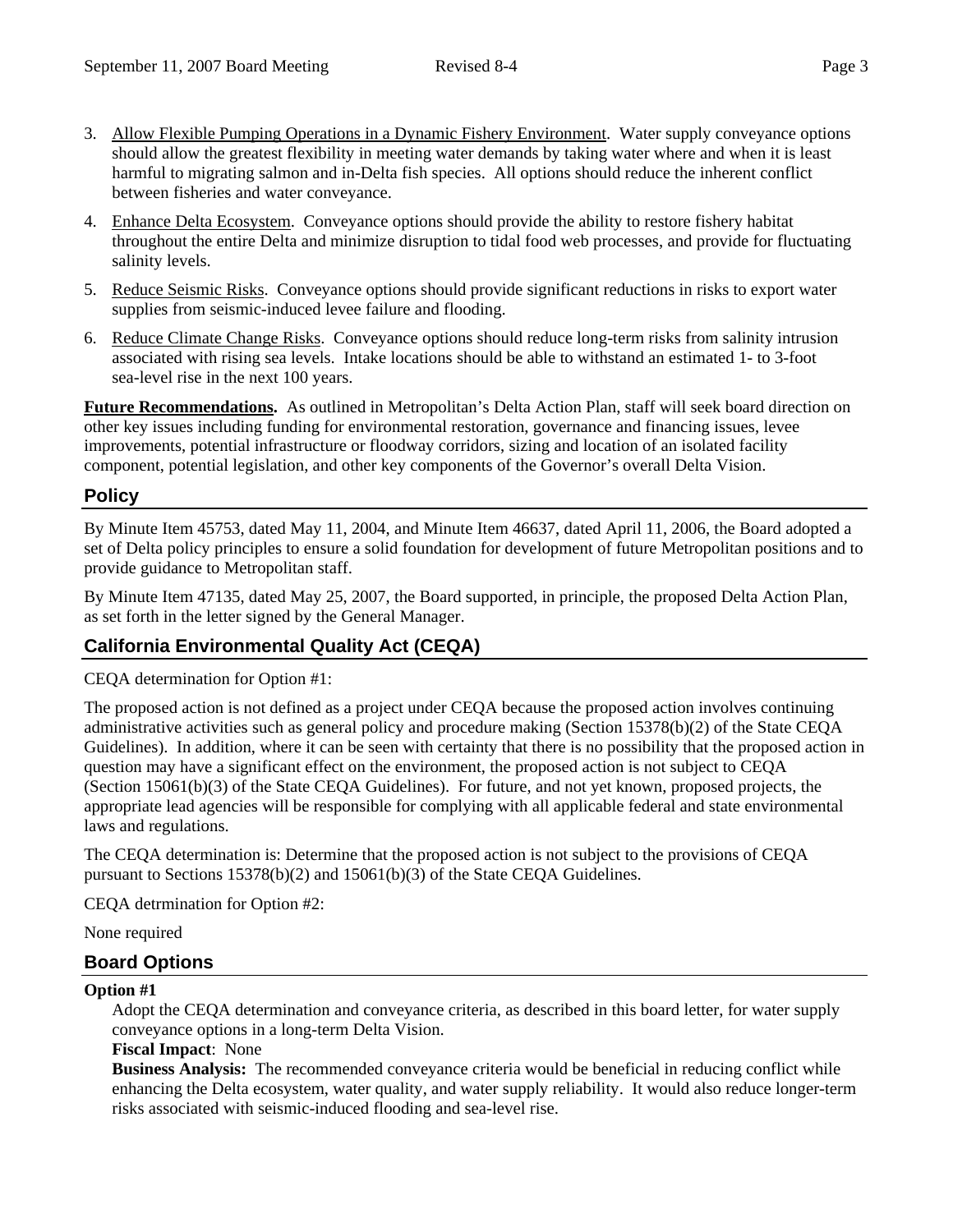#### **Option #2**

Do not adopt conveyance criteria. **Fiscal Impact**: None **Business Analysis:** Metropolitan's ability to influence conveyance criteria will be significantly reduced. Criteria established by others may not meet Metropolitan's water supply and financial interests.

## **Staff Recommendation**

Option #1

9/7/2007 *Date* 

*Stephen N. Arakawa Manager, Water Resource Management* 

C. Man 9/7/2007

*for Jeffrey Kightlinger General Manager* 

*Date* 

**Attachment 1 – Metropolitan Water District Delta Action Plan**  BLA #5548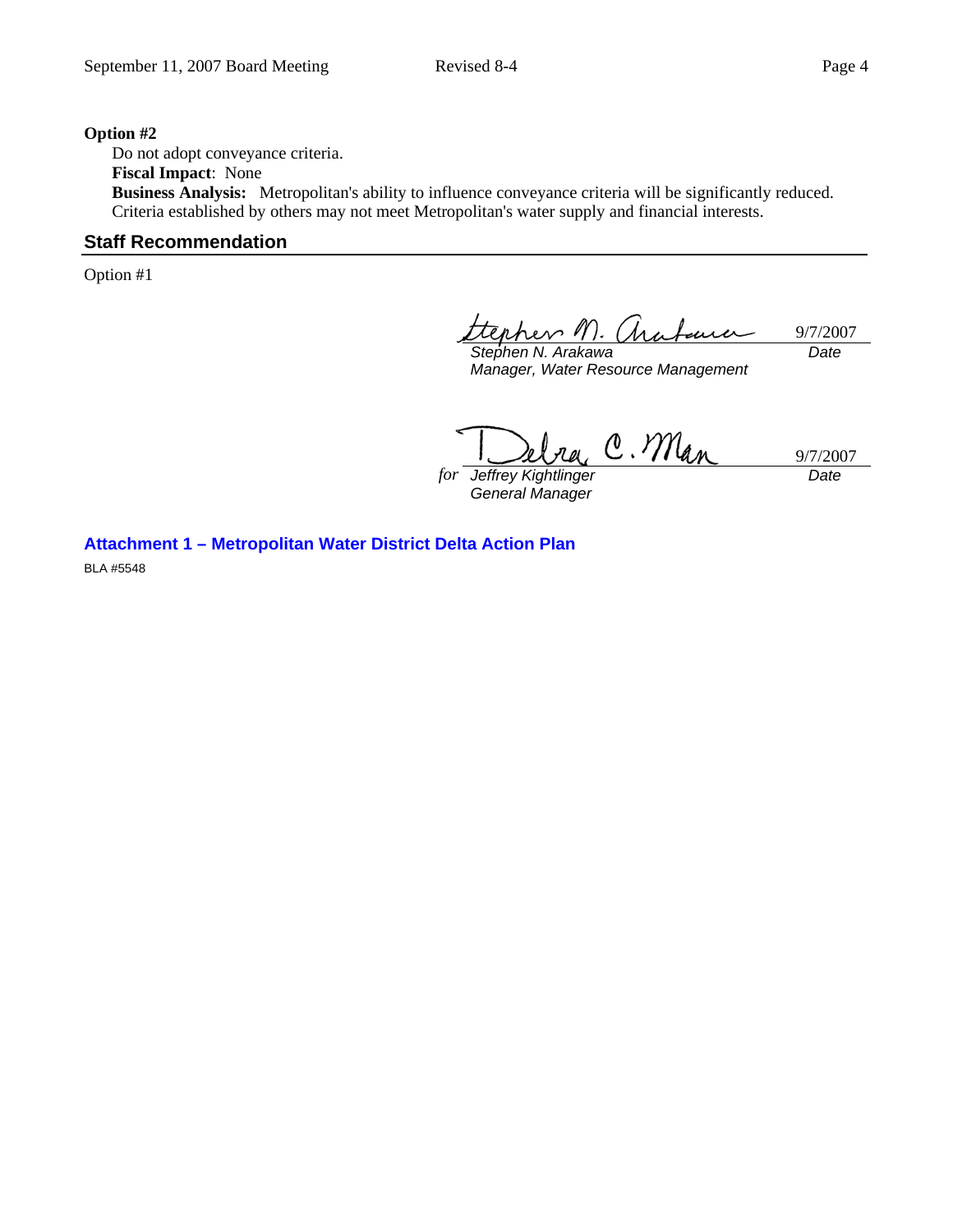| <b>MWD</b>                                                                              | METROPOLITAN WATER DISTRICT OF SOUTHERN CALIFORNIA | <b>BOARD LETTER PROCESS CHECKLIST</b>                             |  |  |
|-----------------------------------------------------------------------------------------|----------------------------------------------------|-------------------------------------------------------------------|--|--|
| <b>INFORMATION</b>                                                                      |                                                    |                                                                   |  |  |
| Date: 8/4/2007                                                                          | $BLA$ #:<br>5548                                   | WRM09_8-4_Delta Vision BRDLTRv6<br>Filename:<br>9-11-2007.doc     |  |  |
| BL Subject: Recommend direction on key Delta issues in Metropolitan's Delta Action Plan |                                                    |                                                                   |  |  |
| <b>Author:</b> Randall Neudeck                                                          |                                                    | Board Letter Coordinator: Carmen Piña 7-6670                      |  |  |
|                                                                                         | Name / Extension                                   | Name / Extension                                                  |  |  |
| <b>DEADLINES</b>                                                                        |                                                    |                                                                   |  |  |
| <b>PERT (A1) Deadline:</b>                                                              |                                                    | <b>BOARD MEETING DATE: 9/11/2007</b><br><b>PERT Meeting Date:</b> |  |  |
| ERT (B4) Deadline:                                                                      |                                                    | ERT Meeting Date: 8/16/07                                         |  |  |
| Final Signature (B5) Deadline: 8/20/07                                                  |                                                    | <b>Dry Run Date:</b>                                              |  |  |
|                                                                                         |                                                    |                                                                   |  |  |
| ROUTING SLIP<br><b>BOARD LETTER</b>                                                     |                                                    |                                                                   |  |  |
|                                                                                         |                                                    | Required Approvals                                                |  |  |
| FOR CONTENT REVIEW:                                                                     |                                                    |                                                                   |  |  |
| <b>ROUTE TO</b>                                                                         | <b>DATE SIGNED</b>                                 | <b>COMMENTS</b>                                                   |  |  |
| 1. G. Chan<br>S. Arakawa<br>2.                                                          |                                                    |                                                                   |  |  |
| 3.<br>R. Patterson                                                                      |                                                    |                                                                   |  |  |
| 5.                                                                                      |                                                    |                                                                   |  |  |
| 6.                                                                                      |                                                    |                                                                   |  |  |
| 7.                                                                                      |                                                    |                                                                   |  |  |
| 8.                                                                                      |                                                    |                                                                   |  |  |
| 9.<br>10.                                                                               |                                                    |                                                                   |  |  |
| 11.                                                                                     |                                                    |                                                                   |  |  |
| 12.                                                                                     |                                                    |                                                                   |  |  |
| SUBMIT BOARD LETTERS FOR REVIEW TO THE OUTLOOK FOLDER IN THE FOLLOWING ORDER:           |                                                    |                                                                   |  |  |
| <b>External Affairs (Editorial)</b>                                                     |                                                    |                                                                   |  |  |
| Legal (Legal)                                                                           |                                                    |                                                                   |  |  |
| <b>Publishing Services (Formatting)</b>                                                 |                                                    |                                                                   |  |  |
| Audit (if needed)                                                                       |                                                    |                                                                   |  |  |
| <b>Group Manager</b>                                                                    | Stephen N. Arakawa                                 |                                                                   |  |  |
|                                                                                         | Name                                               | Signature                                                         |  |  |